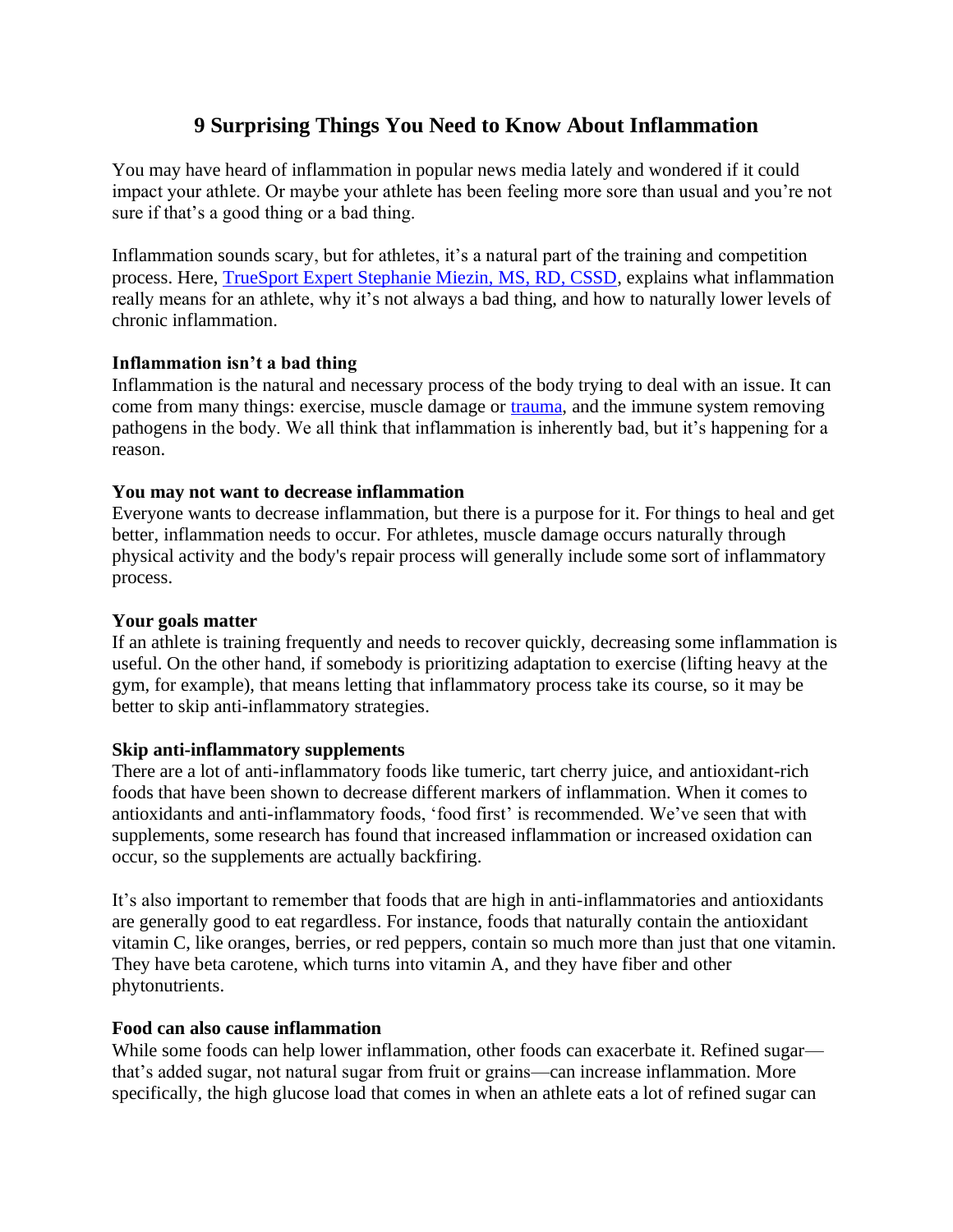lead to increased oxidation, which can harm cells and lead to inflammation. If blood glucose is going out of a healthy range frequently, that can lead to inflammation that builds up over time. Saturated fat is also associated with increased inflammation, as are fried foods, particularly those fried in oil that's been heated and cooled multiple times.

### **…But athletes still need to eat**

While refined sugars and fried foods might add to inflammation, it's critical not to undereat in an attempt to avoid extra sugar. Instead, try to eat healthfully with whole foods—including plenty of unrefined or less refined carbohydrates—80 percent of the time. For young athletes who are really active, it might be difficult to meet all their energy needs with ultra-healthy foods, so focus on nutrient-dense sources like vegetables, protein, and whole grains in the appropriate quantities. If athletes are under-fueling, that's going to lead to low energy availability and potentially poor immune system function and increased risk of infections.

# **Inflammation can't be "cured" with food**

Instead of looking to food to cure suspected inflammation issues, consider first where that inflammation may be coming from. For athletes, high training volume and intensity, especially for prolonged periods, could be the root of excessive inflammation. While dietary strategies may be able to help, they very likely won't be as effective as focusing on adjusting training to better manage inflammation.

### **Inflammation is a moving target**

Testing for inflammation, or even what the appropriate inflammation levels are, is difficult. There are some blood markers like C-Reactive Protein (CRP) and interleukin proteins 6, 8, and 10 that are used for research purposes, but even those are only part of the picture, and the 'right' level for people will vary. And even symptoms aren't perfect indicators. Feeling sore is the obvious one for athletes, but even that might be related to delayed onset muscle soreness (DOMS) rather than systemic inflammation.

### **Inflammation shouldn't be your focus**

Ultimately, the best offense for inflammation is a [good defense.](https://truesport.org/nutrition/eat-immune-support-covid-19/) Rather than stressing about testing certain blood markers, take control of your training and fueling before it becomes a concern. Avoid overtraining and build your diet from colorful fruits and vegetables that are rich in antioxidants and fiber. Overall, people don't need to be worrying about inflammation as much as they might think.

# **Takeaway**

To prevent inflammation, athletes should avoid overtraining and eat a whole food-based diet that contains plenty of colorful fruits and vegetables, protein, and whole grains. And remember: some inflammation is a good thing.